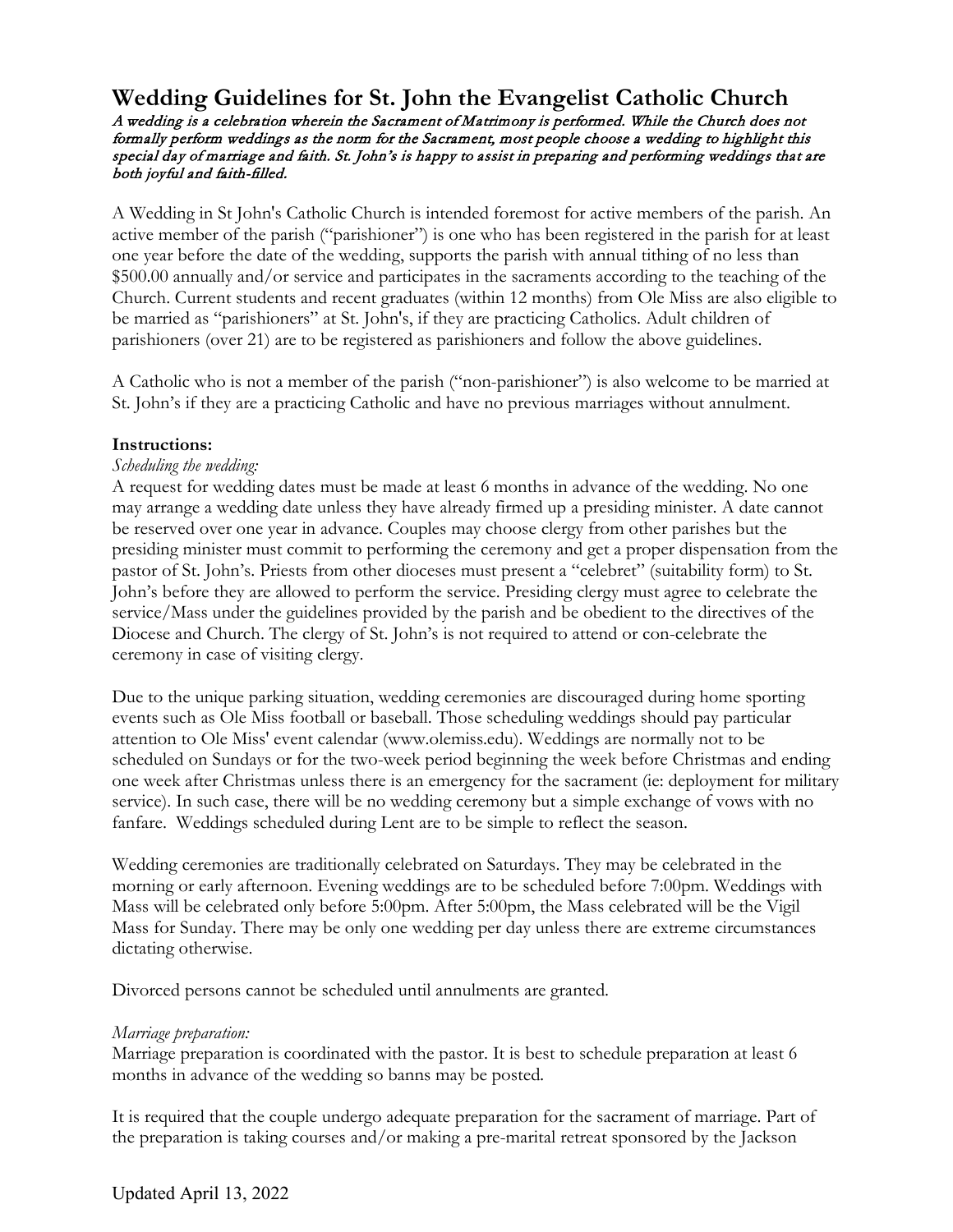Diocese or another Diocese. The retreats vary in cost and the minister in charge of your marital preparation will direct you to the various offerings.

The parish also provides access to the FOCCUS compatibility assessment exam. The couple is responsible for paying the fee for the online test (\$15.00).

There are also possible additional costs for retreats and couples counselling. The couple is also responsible for paying those fees.

# *Liturgical notes:*

# Liturgy:

The Liturgy, whether celebrated as a Mass or Wedding Ceremony, is to be performed under the guidelines of the Church. The Liturgy will have the proper texts (Old Testament, Psalm, New Testament and Gospel) as suggested by the liturgical norms. There shall be no deviation, regardless of circumstance or presiding minister, from the ordinary form of the celebration. Strict regard for the Catholic altar and sanctuary shall be respected. The couple and the wedding party are reminded that the celebration reflects the sacredness of the marriage and will follow strictly the liturgy of the Church.

There is to be no altering of the Church space. The altar and all furniture are to remain fixed as well as the statuary and other elements of Catholic worship. This includes moving or removing items from the Church and sanctuary including candles, chancel furniture, and altar cloths.

Flowers are welcome to be displayed in the sanctuary on the back altar, in front of the lectern and ambo and in the Narthex. Flowers are not to be placed on the pews, along the walls, in the aisles or any other place that has not be designated. Sizes of flowers/vases are in the "flower guidelines".

All flowers with the exception of those placed on the back altar will be removed from the premises within 30 minutes of the ceremony's conclusion.

There are to be no other decorations in the sanctuary or in the Narthex.

There is a distinction between a service and a Mass. The wedding Mass (including the Eucharist) is celebrated when both bride and groom are practicing Catholics. It is highly encouraged that when one party is not Catholic, there is no celebration of Mass out of respect to the non-Catholic and to focus on the commonality of faith rather than the division in the body of Christ. The Mass will not be altered or changed to reflect the personality or preferences of the bride and groom or presider. The dignity of the Sacrament will be respected.

The Church offers guidelines in preparing the readings and music for your wedding. These guides are available to you from St. John's.

Wedding service bulletins/programs are the responsibility of the bride and groom and are not published or furnished by the church office. The officiating clergy as well as the pastor of St. John's must be consulted before the service program is printed.

Only Catholic ceremonies can be performed in the sanctuary.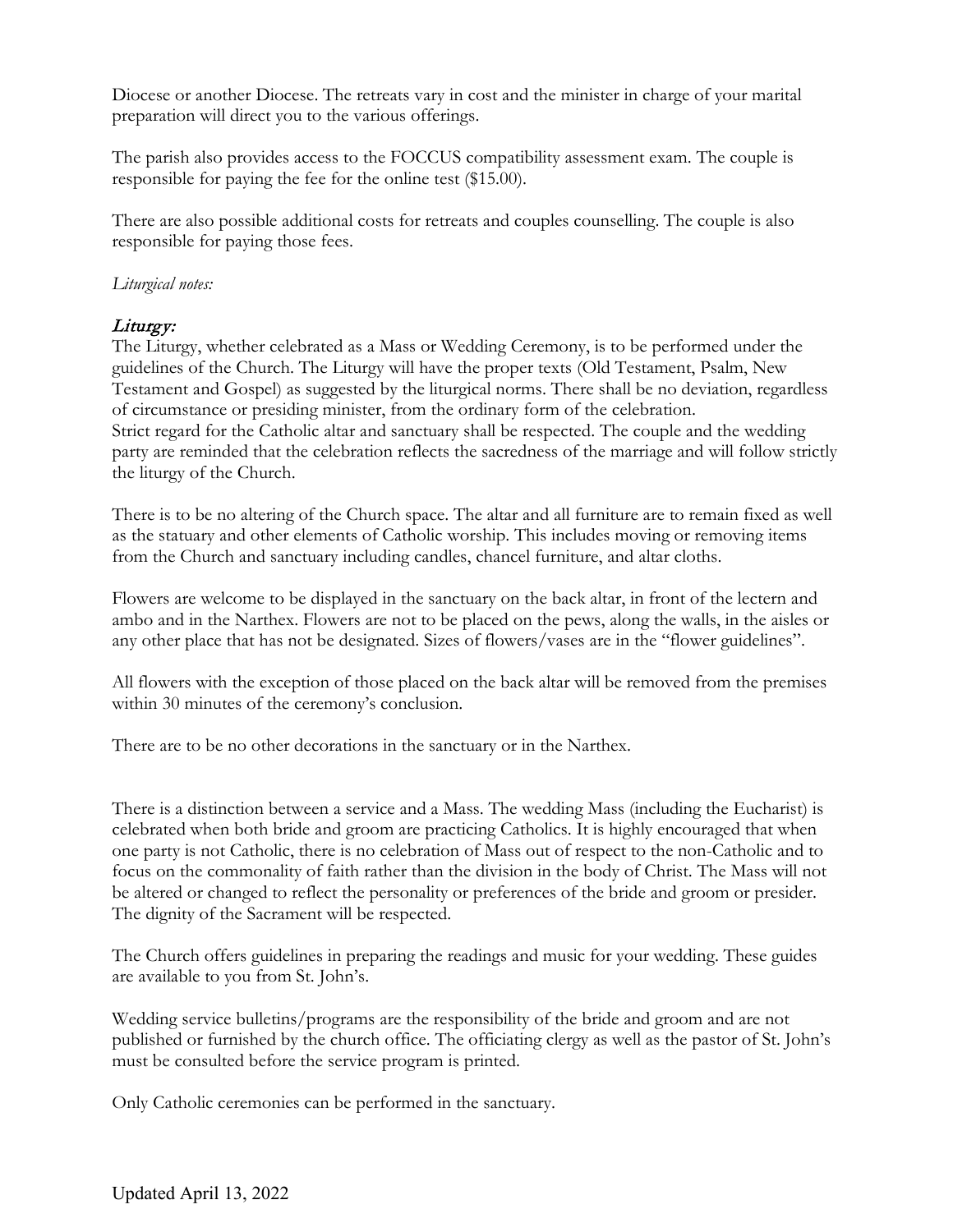For wedding Masses, all ministers of the Word and Eucharist should be Catholics in good standing. Altar servers must also be practicing Catholics. For a wedding outside of Mass, the presiding minister should attest to the appropriateness of the ministers.

The marriage license must be present at the rehearsal. Couples *will not* be married at St. John's without a license.

Children are a beautiful sign of the fruitfulness of marriage. However, due to the solemnity of the event, it is not permitted to use children under the age of 7 as part of the wedding party, including ring bearer or flower girls.

Groomsmen and Bridesmaids are not part of the Catholic tradition but are popular in secular wedding ceremonies. While the importance of the Sacrament is paramount, St. John's does allow traditional wedding customs of the culture. The couple may have up to 6 attendants each (6 groomsmen, 6 bridesmaids) and no more. If you choose to have 'honor' attendants they will not process in or out but will be seated together in a pew.

 Only the maid of honor and the best-man are allowed to stand in the sanctuary with the couple during the ceremony. All other attendants will stand or be seated in the church.

Couples are to ensure the behavior, dress and decorum of the wedding party is appropriate for a church setting.

# Service Music:

Marriage is a sacrament of the Catholic Church and music should be in keeping with this act of worship. Therefore, every effort is made to provide music that expresses both the reverence and the joy of the occasion. The couple should make an effort to contact the parish organist/pianist as soon as the wedding date is planned. The bride and groom are likely to have the best possible music for their wedding if they rely upon the experiences and judgment of the parish organist/pianist. Music selections and order of service must be submitted to the parish organist/pianist 60 days before the wedding. If the parish organist/pianist is unable to play, an alternate organist/pianist may be found.

If a vocalist or accompanying musicians are invited, they should consult with the parish organist/pianist to ensure compatibility in style and form. All musicians are required to practice with the parish organist/pianist before the wedding. There is also an additional fee for extra musicians.

If music is used, then the selections are to be made from the list of approved musical pieces assembled for weddings. These selections are available at the parish office. No deviations are permissible without the pastor's approval.

# **Rehearsals:**

Rehearsals of weddings are under the direction of the officiating minister and a member of the parish. All members of the wedding party are to be present at the rehearsal. All other persons who might be present are subject to the direction of the officiating minister so that the rehearsal may proceed in an orderly and uninterrupted fashion. Rehearsals will begin on time and go no longer than one hour. It is incumbent upon the officiating minister and the wedding coordinator to see that the rehearsal starts on time and ends on time.

# It is crucial to have your marriage license on hand at the rehearsal so that it may be ready for the wedding day. There will be NO wedding if there is no license.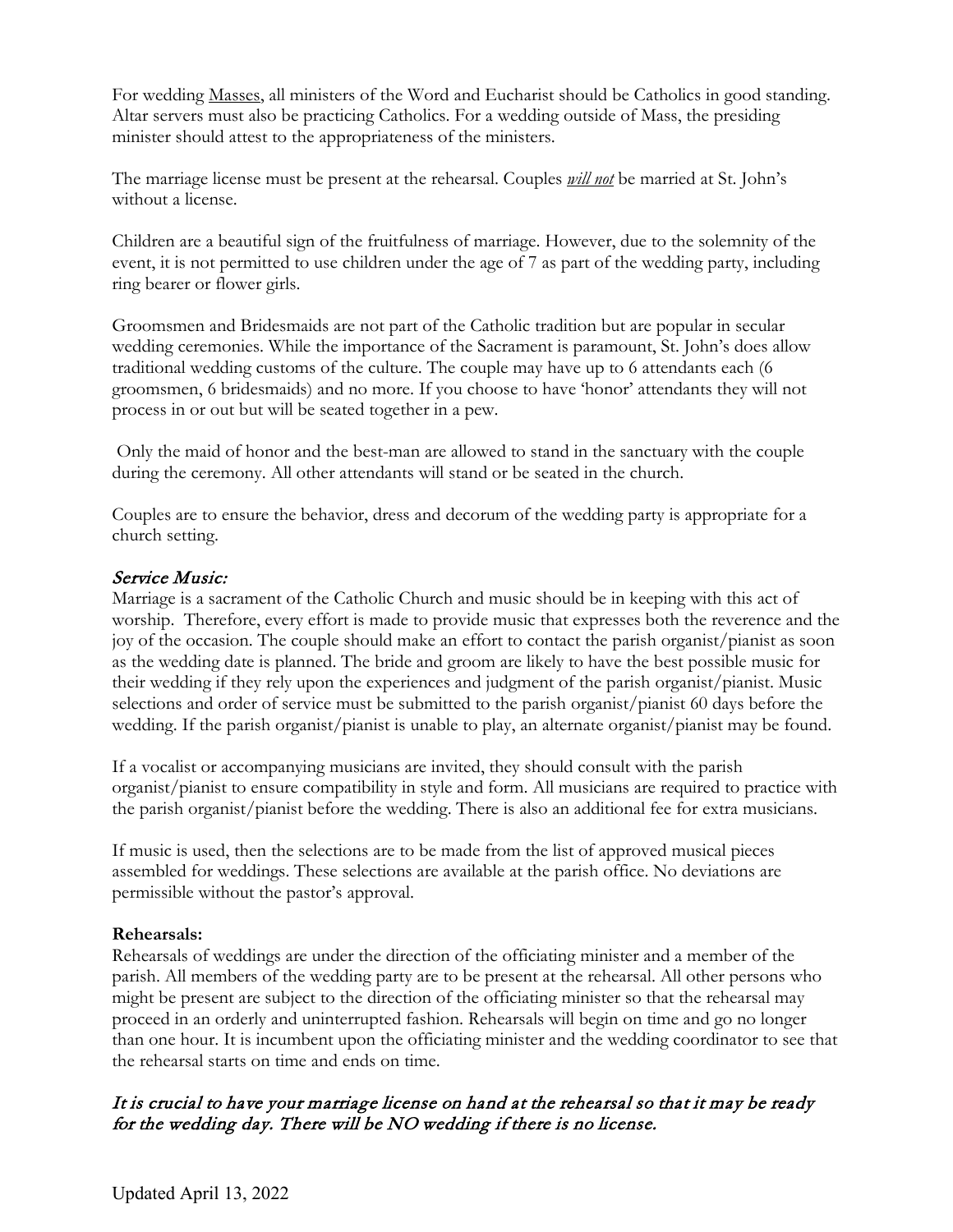### **Photographs and video:**

Due to the size and scale of the church, all photographers are to consult with the parish wedding coordinator in advance. The integrity of the service and the dignity of a worship space will be respected and the guidelines produced by the parish coordinator will be respected.

Photographers are to be finished with the wedding photos no later than one hour before the service begins. The post-wedding photos are to be completed within 30 minutes of the end of the ceremony.

# **Dressing/Waiting Areas:**

There will be areas designated for the use of the bridal party and groomsmen no sooner than 2 hours before the ceremony's starting time. Food and drink are allowed in the designated rooms but no alcohol or illegal drugs will be permitted on the premises.

# **Additional Notes:**

Any rented or borrowed items are to be returned by the wedding party. If any items are left in the parish center or Church over 24 hours, they will be disposed of. The parish takes no responsibility in returning rented items or personal items. Additionally, any garbage left in the parking lot or parish grounds will result in non-refund of the deposit. Couples are encouraged to remember the solemnity of this sacrament and urge their wedding party to treat the occasion with dignity. Any lewd activities, including drunkenness, foul-language, obscene decorations indoors, outside and on the automobiles, are not tolerated under any circumstance.

Parking for guests is available. After the wedding ceremony, all vehicles should vacate the parking lot. If any vehicles are left overnight, the Parish reserves the right to tow the vehicles in order to allow for Sunday parking.

Any infraction of the civil law of the land or any inappropriate behavior of any kind will result in the termination of the ceremony. All fees will be non-returnable in such case.

# General Use:

There is no general fee for the use of the sanctuary for active parishioners. An active parishioner is one who has been registered in the parish for at least one year, supports the parish with tithing and/or service and participates in the sacraments according to the teaching of the Church

If the priest agrees to schedule a wedding for a non-parishioner, including those students active or formerly active in the parish and not members of St. John's, the fee is \$1,300.00.

# Parish Coordinator:

Each wedding will have a member (or members) of the parish to assist and help with the coordination of the wedding. Outside wedding planners/coordinators are not allowed to assist in the Church wedding coordination. The parish coordinator (s) will be present for the rehearsal and wedding. They will also be available to tour the sanctuary with the couple before the wedding. There is no substitute for this service.

### Musicians:

The church organist/pianist will play for all weddings.

If someone other than St. John's organist is used, an automatic consultation fee is to be paid to the